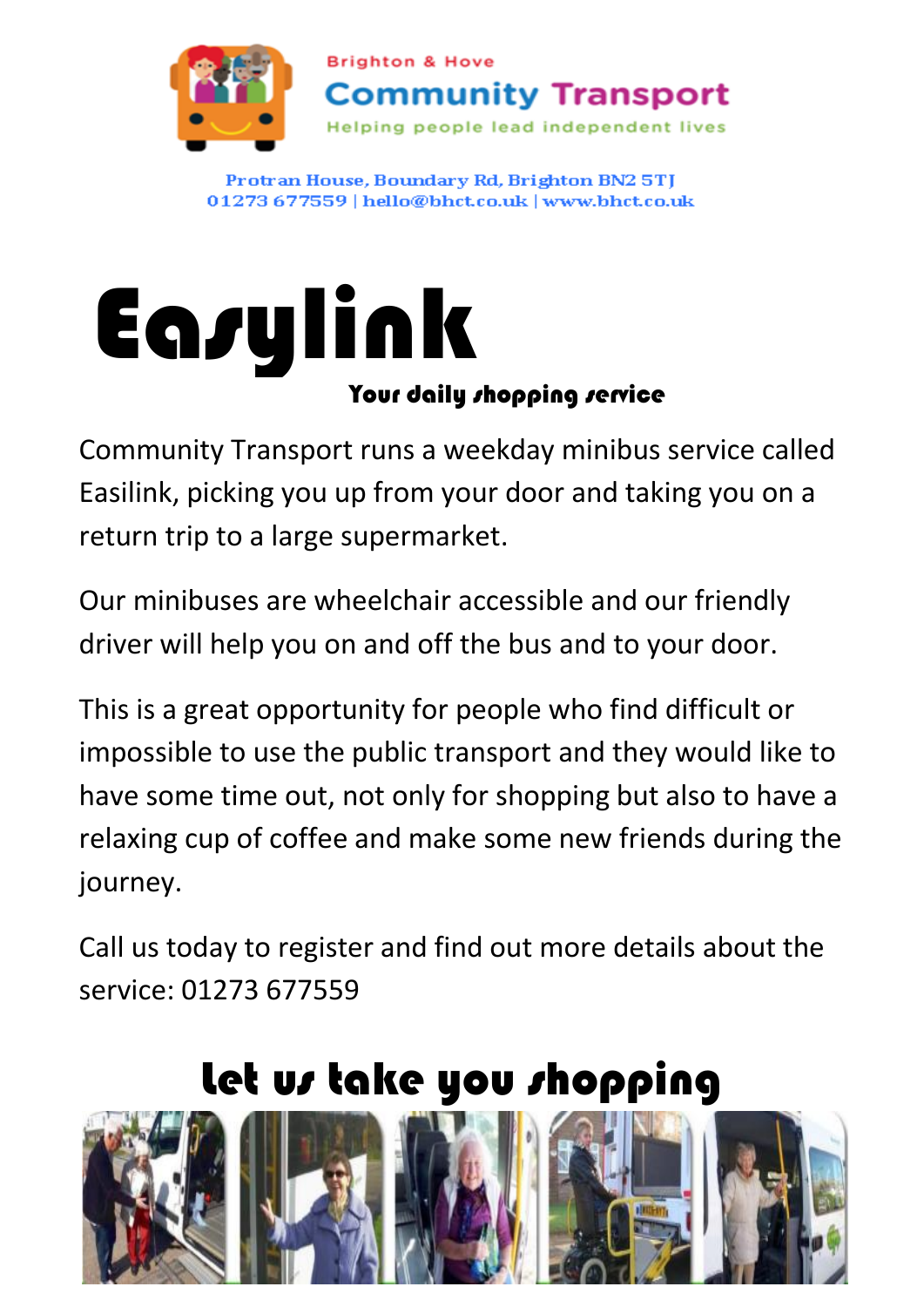| <b>MONDAYS</b>    | 1: Westdene to Holmbush (Mondays)                             |
|-------------------|---------------------------------------------------------------|
|                   | 1: Hove to Holmbush (Mondays)                                 |
|                   | 1: Portslade (North) to Holmbush (Mondays)                    |
|                   | 1: Patcham to Holmbush (Mondays)                              |
|                   |                                                               |
|                   | 1A: Hove to Holmbush (Mondays)                                |
|                   | 1A: Portslade (South) to Holmbush (Mondays)                   |
|                   |                                                               |
|                   | 1B: Hanover, Queens Park & Elm Grove to Holmbush (Mondays)    |
|                   | 1B: Kemptown to ASDA Marina to Holmbush (Mondays)             |
|                   | 1B: Whitehawk, Bristol Estate & Roedean to Holmbush (Mondays) |
|                   |                                                               |
|                   | 2: Ovingdean to Sainsbury's Newhaven (Mondays)                |
|                   | 2: Rottingdean to Sainsbury's Newhaven (Mondays)              |
|                   | 2: Saltdean to Sainsbury's Newhaven (Mondays)                 |
|                   | 2: Woodingdean to Sainsbury's Newhaven (Mondays)              |
| <b>TUESDAYS</b>   | 3: Hove to Sainsbury's West Hove (Tuesdays)                   |
|                   | 3: Hangleton to Sainsbury's west Hove (Tuesdays)              |
|                   | 3: Mile Oak to Sainsbury's west Hove (Tuesdays)               |
|                   |                                                               |
|                   | 3: Portslade to Sainsbury's west Hove (Tuesdays)              |
|                   | 4: Bevendean to ASDA Hollingbury (Tuesdays)                   |
|                   | 4: Coldean to ASDA Hollingbury (Tuesdays)                     |
|                   | 4: Hollingbury to ASDA Hollingbury (Tuesdays)                 |
|                   | 4: Hollingdean to ASDA Hollingbury (Tuesdays)                 |
|                   | 4: Moulscoomb to ASDA Hollingbury (Tuesdays)                  |
|                   | 4: Patcham to ASDA Hollingbury (Tuesdays)                     |
|                   |                                                               |
| <b>WEDNESDAYS</b> | 5: City Centre to ASDA Marina (Wednesdays)                    |
|                   | 5: Hanover, Queens Park & Elm Grove to ASDA Marina            |
|                   | 5: Kemptown to ASDA Marina (Wednesdays)                       |
|                   | 5: Whitehawk, Bristol Estate & Roedean to ASDA Marina         |
|                   |                                                               |
|                   | 5 (run 2): Saltdean to ASDA Marina (Wednesdays)               |
|                   |                                                               |
| <b>THURSDAYS</b>  | 5A: Hanover, Queens Park & Elm Grove to ASDA Marina           |
|                   | 5A: Kemptown to ASDAMarina (Thursdays)                        |
|                   | 5A: Whitehawk, Bristol Estate & Roedean to ASDA Marina        |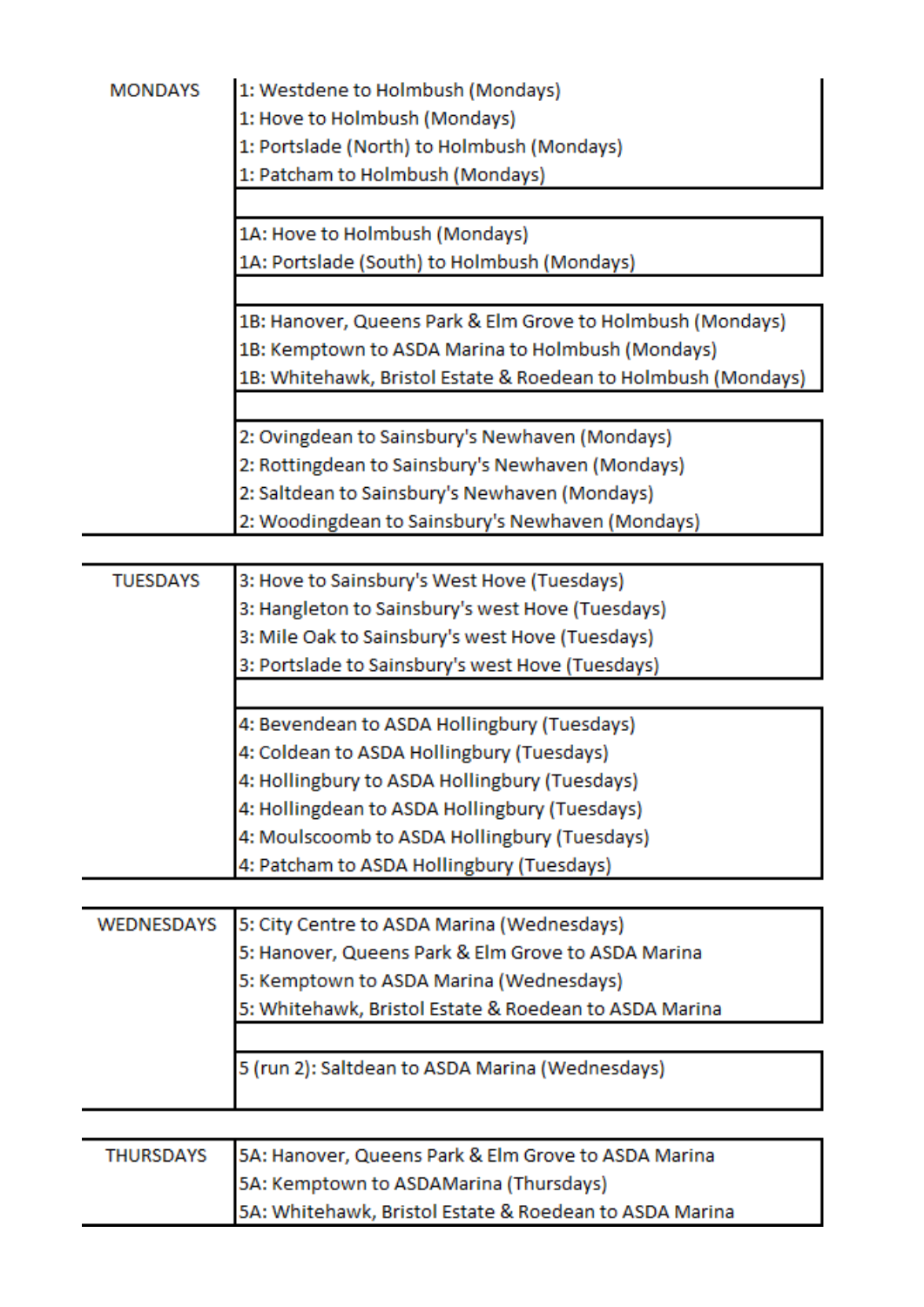

**Pick up times 9:30 am – 11 am; stop at the supermarket 1 hour 30 minutes**

## Call us today to register and book your trip at 01273 677559